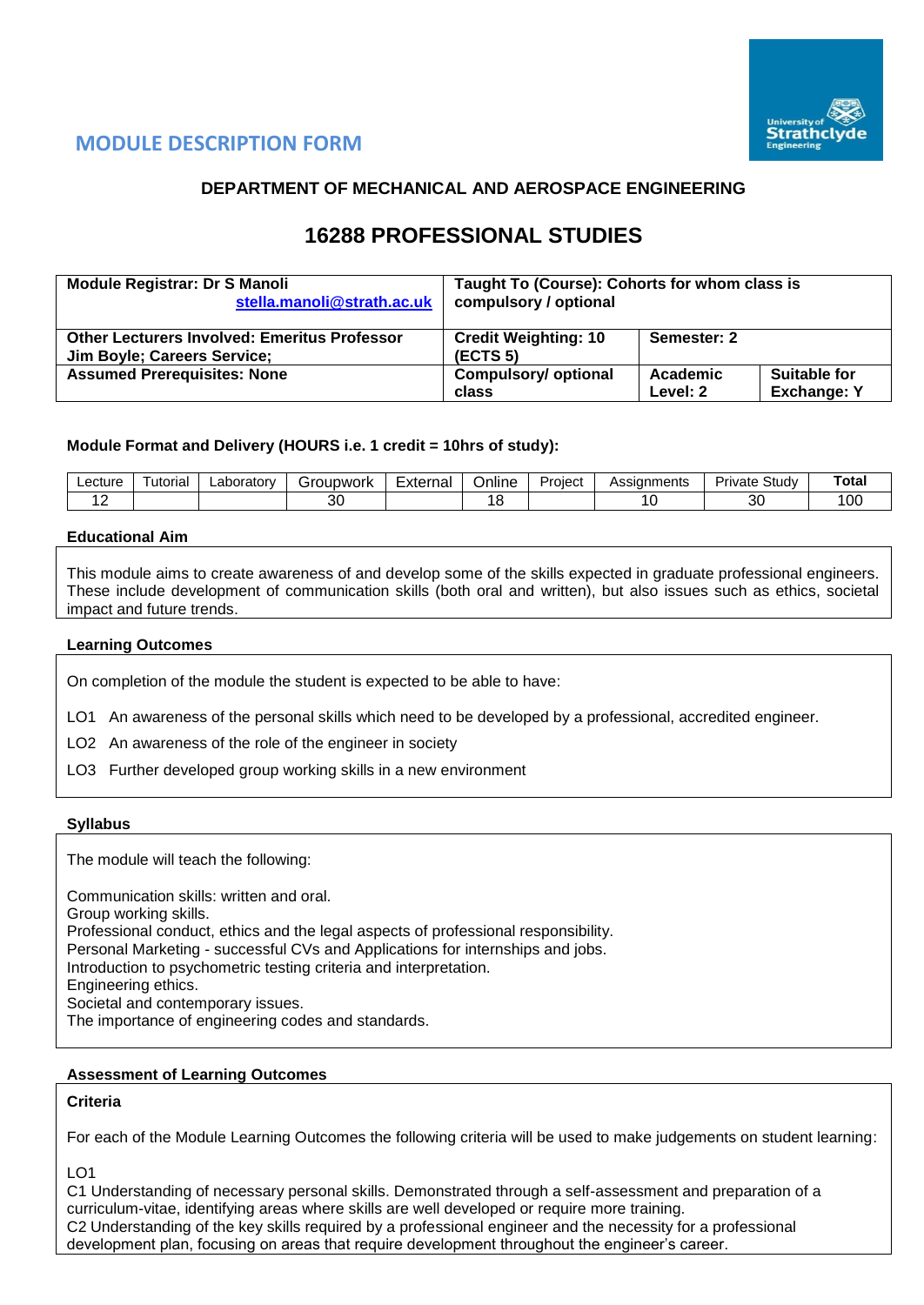## LO2 & LO3

C1 Successful group work. Ability to contribute to the progress of the group as demonstrated in the submission of a comprehensive group report on a topic involving all aspects of the engineer in society.

C2 Identification of areas of strength and weakness of self and peers. Demonstrated through group discussions and whole group self-assessment.

The standards set for each criterion per Module Learning Outcome to achieve a pass grade are indicated on the assessment sheet for all assessment.

## **Principles of Assessment and Feedback**

*(within Assessment and Feedback Policy at: <https://www.strath.ac.uk/professionalservices/staff/policies/academic/> )*

There are several online quizzes to check on progress through some of the course material.

Students must produce a short written report on the results of a psychometric self-assessment and a curriculum-vitae. All students can ask for feedback on this, however directed feedback is only given to those students who do not meet the guidelines specified.

The major task of the class is to produce a group report (over five weeks) on a current topic of current societal interest (for example, energy supplies, the role of nuclear power etc.).

Online feedback on the group report will be provided. If requested, an additional face-to-face feedback session for individuals class may be arranged.

## **Assessment Method(s) Including Percentage Breakdown and Duration of Exams** *(individual weightings)*

|        |          | <b>Examination</b> |               |         | <b>Coursework</b> |        | <b>Practical</b> | <b>Project</b> |           |  |
|--------|----------|--------------------|---------------|---------|-------------------|--------|------------------|----------------|-----------|--|
| Number | Month(s) | <b>Duration</b>    | Weighting     | Number  | <b>Weighting</b>  | Number | Weighting        | Numb           | Weighting |  |
|        |          |                    |               |         |                   |        |                  | er             |           |  |
|        |          |                    |               | Quizzes | 15%               |        |                  |                |           |  |
|        |          |                    |               | CV etc  | 25%               |        |                  |                |           |  |
|        |          |                    |               | Group   | 60%               |        |                  |                |           |  |
|        |          |                    | L01; LO2; LO3 |         | $\star$           |        | $\star$          |                |           |  |

*\* L/Os: Indicate which Learning Outcomes (L01, L02, etc) are to be assessed by exam/coursework/practical/project as required.*

## **Coursework / Submission deadlines (***academic weeks***):**

Semester 2 Weeks 5 & 11 Quizzes Weeks 3, 4 & 5

### **Resit Assessment Procedures:**

Submission of individual resit <sup>M</sup>coursework prior to commencement of the August exam diet.

**^^Students must contact the module Registrar for details as soon as results confirm that a resit is required.**

## **PLEASE NOTE:**

**Students must gain a summative mark of 40% to pass the module. Students who fail the module at the first attempt will be re-assessed prior to the August diet. This re-assessment will consist entirely of coursework. No marks from any previous attempts will be transferred to a new resit attempt.**

### **Recommended Reading**

No set texts used or recommended for the class. Relevant material provided during lectures or on Myplace.

### **Additional Student Feedback**

*(Please specify details of when additional feedback will be provided)*

| Date | ıme | . No<br>. <oom< th=""></oom<>  |
|------|-----|--------------------------------|
|      |     | Check<br>: Mvplace for details |

Session: 2021/22

### **Approved:**

**Course Director Signature: Dr E Henderson (SG)**

**Date of Last Modifications: February 21, 2022**